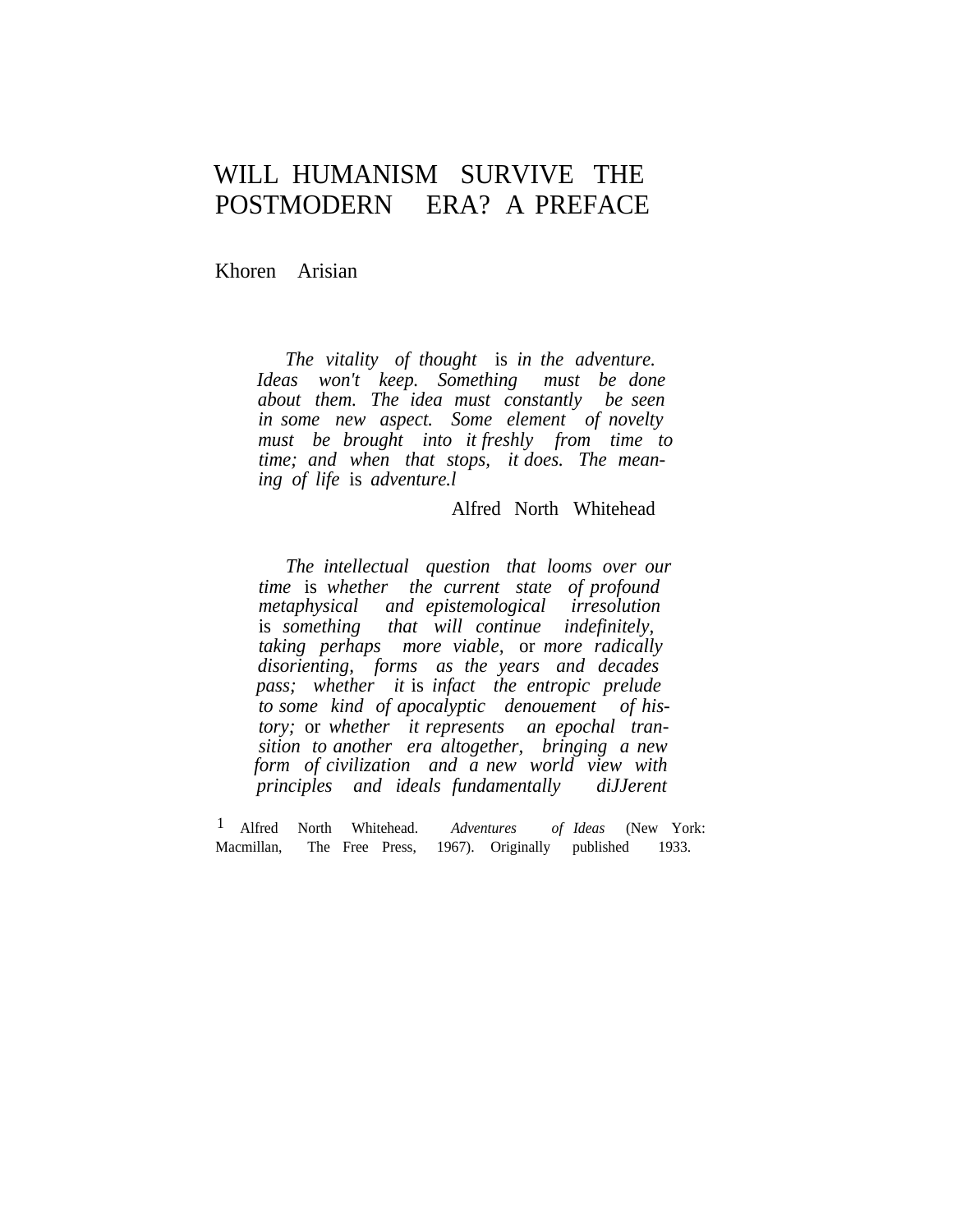*from those that have impelled the modern world through its dramatic trajectory.2*

## Richard Tamas

As this maddeningly volatile century draws to its close, a widespread sense of urgency, nervousness, anticipation and uncertainty is more than a little apparent. Whole systems of thought, overall schemes of interpretation like Freudianism, have given way to fragmentary views that pass before us like meteors. The last great ideological construct of the Western imagination, Marxism, has been essentially repudiated as one Communist country after another has imploded and collapsed since 1989. Enthusiastic advocates of capitalism have bellowed victory here, forgetting that capitalism itself undermines all that it at first touches and finally penetrates-family, community, the individual, democracy itself. As Michael Kinsley of *The New Republic* has succinctly noted: "Even conservative social critics have made the point that free-market capitalism, in its constant stimulation and satisfaction of appetites, is the most powerful force eroding traditional values and social arrangements."

American politics has hardly been left unaffected in this post-ideological period. The 1992 Presidential candidacy ofH. Ross Perot, with its by-passing ofregular party structures, its resort to a national hook-up of electronic town meetings, its dazzling surface appearance of being open to all points of view-in short, its political eclecticism-mark it as a postmodernist phenomenon.

Increasingly evident since the 1970s, postmodernism is a transitional sensibility characterizing most aspects and levels of contemporary experience whether or not we are aware of this development. Postmodernist paradigms, signs and portents are everywhere. The

2 Richard Tarnas, *The Passion of the Western Mind* (New York: Harmony Books, 1991).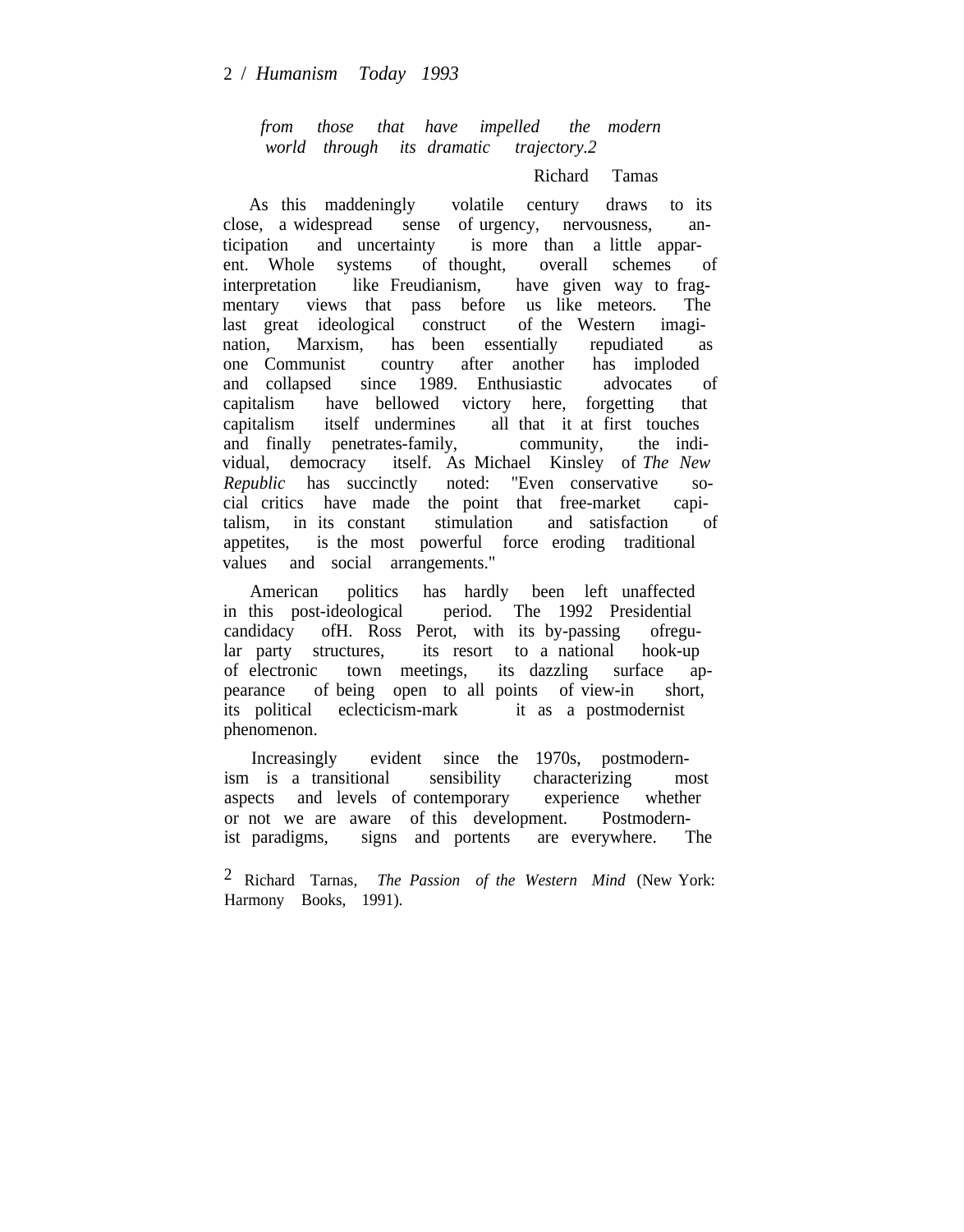original jury verdict in the trial of Los Angeles police officers who assaulted Rodney King, for example, was ultimately won by the prosecution on the grounds that whether or not King was gratuitously brutalized by the police was simply a matter of personal perceptionwhat postmodernist theorists sometimes term "radical perspectivism" as opposed to solipsism, the older philosophic notion that the world is only as *I* see it. Postmodernism suggests that the world is as *everyone* experiences it, hence it is discontinuous and in perpetual flux-in effect, postmodemism carries quantum theory to its logical extreme, which lands it in absurdity. Epistemological skepticism, brought to a fine point earlier in this century by logical positivism (asserting that a statement which cannot be scientifically verified is nonsense). has mutated into its ultimate stage. has mutated into its ultimate stage, epistemological nihilism.

Nietzsche, truly the primary parent of post modernism, prophetically anticipated the paralysis that would eventually grip Western culture. Many felt-and still feel-that Darwinism was a mortal threat to Christian theism (especially of the supematural variety), prompting Nietzsche to announce "the death of God." That ing Nietzsche to announce "the death of God." That phrase, however, should be viewed less literally and more as theological shorthand expressing the spiritual malaise people were beginning to experience over the loss of traditional kinship ties, that is, over the disappearance of deeply stabilizing feelings of connectedness to one another and from one generation to the next. Surely this gradual erosion of the emotional structure of modern society-a fatal fracturing of human community-can be legitimately accounted as one of the preconditions of the escalating random violence of this century. The individual, increasingly severed from secure moorings, having only one's own wits left on which to rely, has often come to feel powerless and helpless. No wonder determinism was to become a common attitude of the age, plunging the validity of the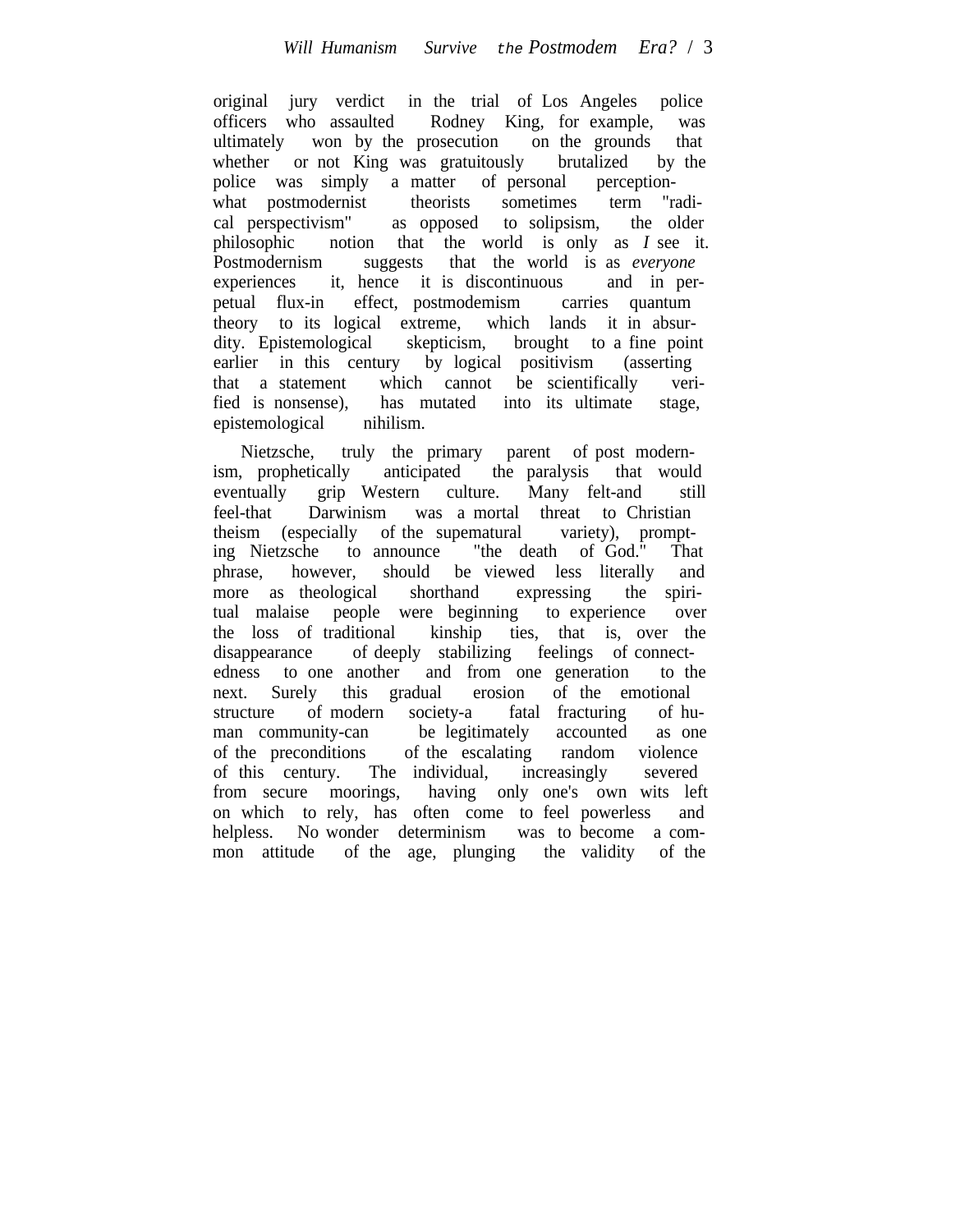Enlightenment concept of the free, self-governing, autonomous individual into serious doubt.

The gathering implications of this doubt illuminate why the question of personal identity has once more risen as the crux of the postmodemist dilemma. Postmodernism denies that there is any such entity as a self. Cannot this despairing conclusion be seen as the eventual fruit of the disintegration of human community that we have just noted? The postmodern psychological position holds that once individuality is stripped of its web of relationships (and what else does community imply?), then no residually unique self remains. Alfred North Whitehead, who believed that each of us represents an enduring nexus of relationships, would disavow such terminal nihilism in regard to the self.

Nevertheless all this helps explain the postmodernist critique of objective truth as an impossible and hopeless enterprise. How, according to this critique, can there be any necessary correspondence between knower and object, if, like the smile of Lewis Carroll's Cheshire cat, the self dissolves even as it perceives? Could there be, however, a more effective recipe for experiencing personal powerlessness, or for understanding the contemporary collapse of public responsibility for the common good? Let's not forget that most of the "Plumbers" who burgled the offices of the Democratic National Committee in June, 1972, when later caught and indicted in the Watergate scandal, uniformly confessed to being mere ciphers in a larger situation in which they simply did what they were told. Seldom did they raise penetrating questions because they didn't "need to know" the larger picture in which they were bit players.

What does all this have to do with humanism? Just about everything! Postmodernism is variously a negative reaction to, or departure from, modernism; to this extent it is a rejection of the whole humanist outlook.